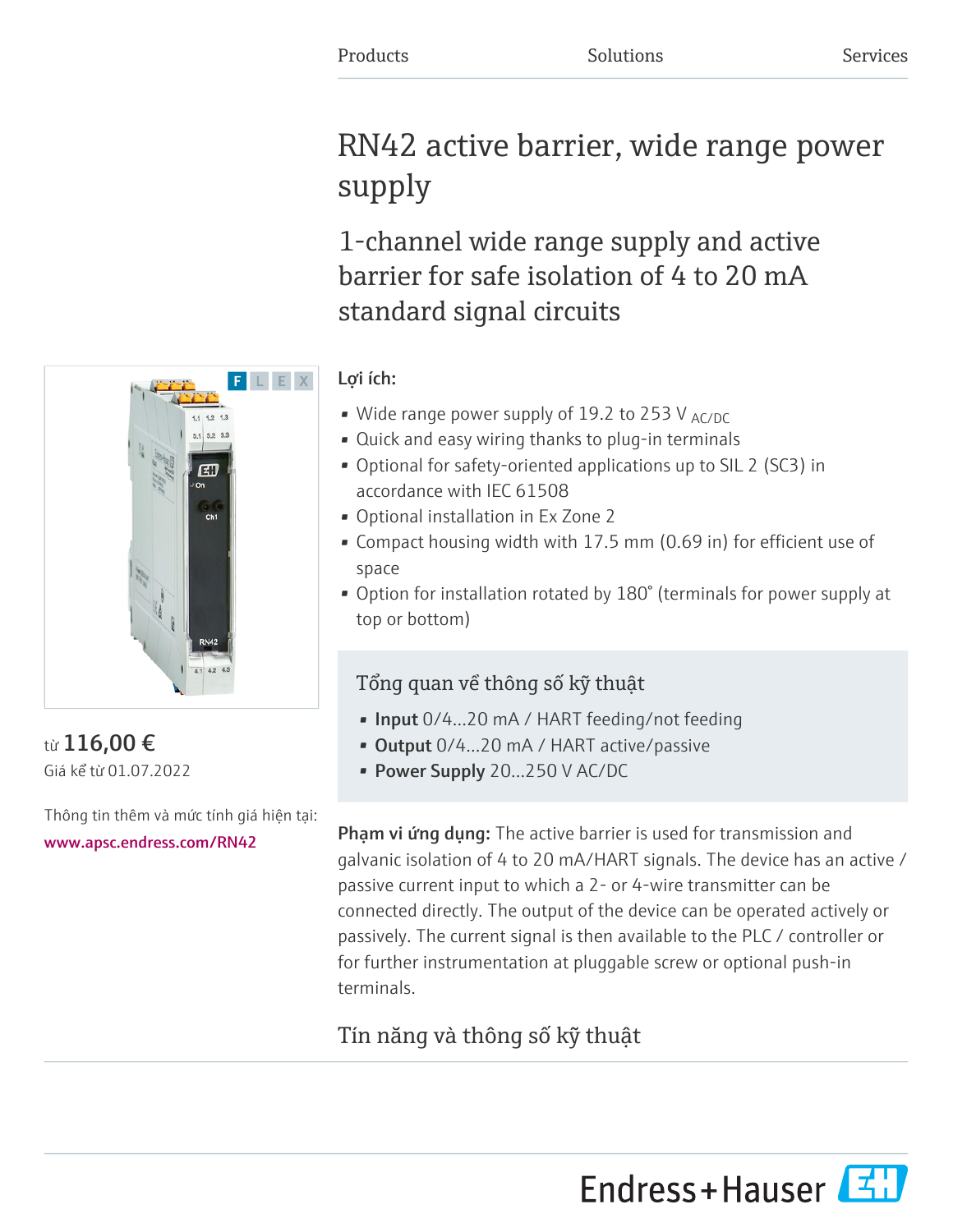### Power supplies & barrier Measuring principle

Active barrier

Measuring principle Active barrier

Function 1-channel

Loop power supply 17,5 V ±1 V bei 20 mA open circuit voltage: 24,5 V ±5 %

Power Supply 20...250 V AC/DC

# Input

0/4…20 mA / HART feeding/not feeding

#### **Output**

0/4…20 mA / HART active/passive

#### **Certificates**

ATEX IECEx CSA DNV Non-hazardous area + EAC marking

## SIL

SIL 2 SC 3

#### Operation

HART